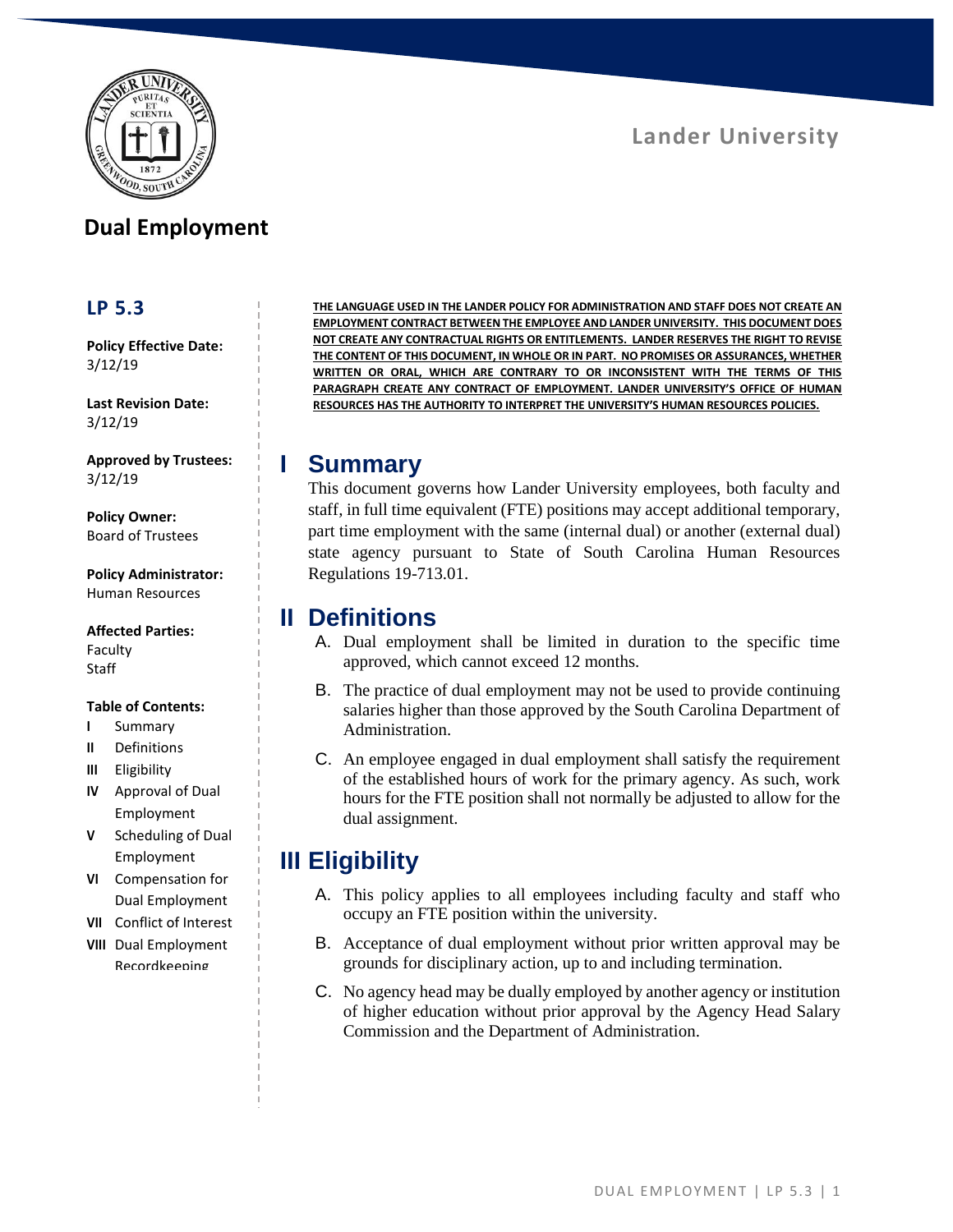**Lander University**



## **Dual Employment**

# **IV Approval of Dual Employment**

- A. The agency head or their designees of the primary and secondary agencies, or the agency head or their designee when the dual employment is in the same agency, are responsible for approving dual employment requests prior to the beginning of the dual employment relationship. At Lander University, the responsibility for dual employment compliance lies with the Provost/Vice President of Academic Affairs and Office of Human Resources.
- B. Because the secondary agency is responsible for coordinating dual employment arrangements, the secondary agency shall coordinate the approval and any modification for the dual employment request with the primary agency.

# **V Scheduling of Dual Employment**

- A. Dual Employment between Two State Agencies (External Dual Employment)
	- 1. Ordinarily, an employee's work schedule with the primary agency shall not be altered or revised in order to provide time to perform dual employment duties for the secondary agency.
	- 2. An employee may be permitted to use annual leave or leave without pay to provide services during working hours for a secondary agency and may receive compensation from the secondary agency for services performed during that period of time.
- B. Dual Employment within Lander University (Internal Dual Employment)
	- 1. An employee who performs services outside normally scheduled hours of work at his or her primary agency may be considered to be performing dual employment and be paid additional compensation, if such services constitute independent additional job duties different from those of the employee's primary duties within the agency. Ordinarily, an employee's work schedule with the primary department shall not be altered or revised in order to provide time to perform dual employment duties for the secondary department.
	- 2. No employee shall receive any additional compensation from the primary agency while in a leave with pay status to include all designated holidays, annual leave, and compensatory time.
	- 3. Employees may not use annual leave to perform internal dual employment.
	- 4. Faculty members may engage in dual employment during the academic year. Summer school teaching is not considered dual employment since it is outside of the base employment period.
	- 5. The agency head should approve dual employment within the same agency only when extraordinary circumstances exist based on the agency's business needs.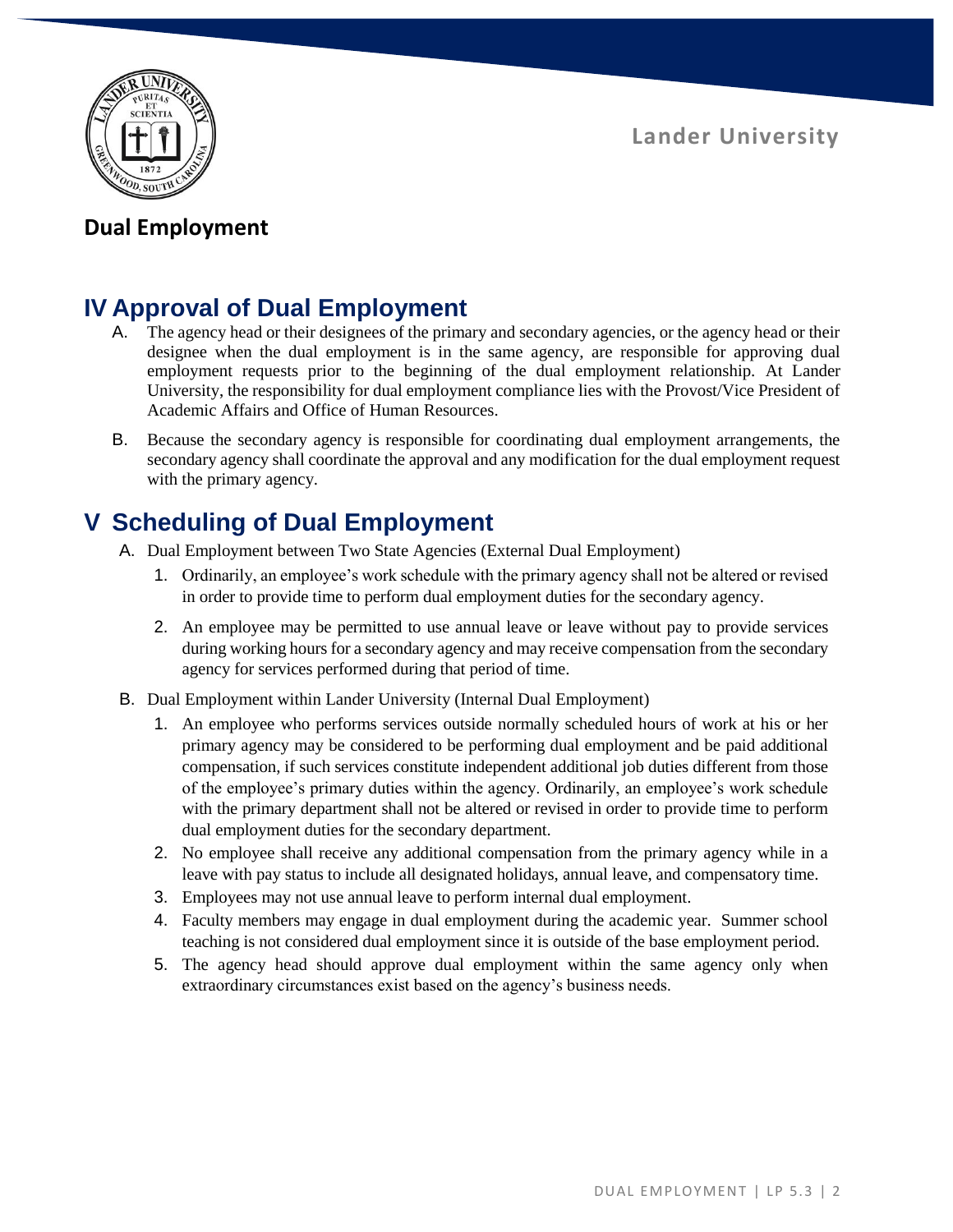**Lander University**



## **Dual Employment**

# **VI Compensation for Dual Employment**

- A. No compensation for dual employment shall be paid to an employee prior to the approval of a dual employment agreement.
- B. No compensation for dual employment shall be added to the base salary of any employee in an FTE position.
- C. Both the primary agency and the secondary agency must comply with the provisions of the Fair Labor Standards Act (FLSA), as applicable. The secondary agency or department is responsible for any overtime incurred because of the dual employment relationship.
- D. Compensation for dual employment will be determined by the secondary or requesting agency; however, the maximum compensation that an employee will be authorized to receive for dual employment in a fiscal year shall not exceed 30% of the employee's annualized salary with the employing agency for that fiscal year.
- E. The primary agency is responsible for ensuring that dual employment payments made to employees do not exceed the 30% limitation within the fiscal year. The Division of State Human Resources (DSHR) is authorized to approve exceptions to the 30% limitation based on written justification submitted by the agency.
- F. The primary agency should process dual employment requests in a timely manner. The secondary agency must make payment of funds approved for and earned under dual employment within 45 days of the beginning of employment.
- G. No employee shall be eligible for any additional fringe benefits, including but not limited to annual leave, sick leave, military leave, state insurance, and holidays because of dual employment. However, dual employment compensation shall be subject to tax and retirement deductions, as required.
- H. Lander employees hired by another state institution/agency in a dual employment agreement will be paid directly by that agency/institution.
- I. Dual employment performed by nonexempt employees generally are not approved.

# **VII Conflict of Interest**

- A. No state employee may accept any work or compensation that could be reasonably construed as a conflict of interest according to the State Ethics Law and applicable University policy and may be grounds for disciplinary action, up to, and including termination.
- B. In the event external dual employment is approved, no Lander University resources may be used in performing these duties, including but not limited to, computers, equipment, supplies, other property or personnel.